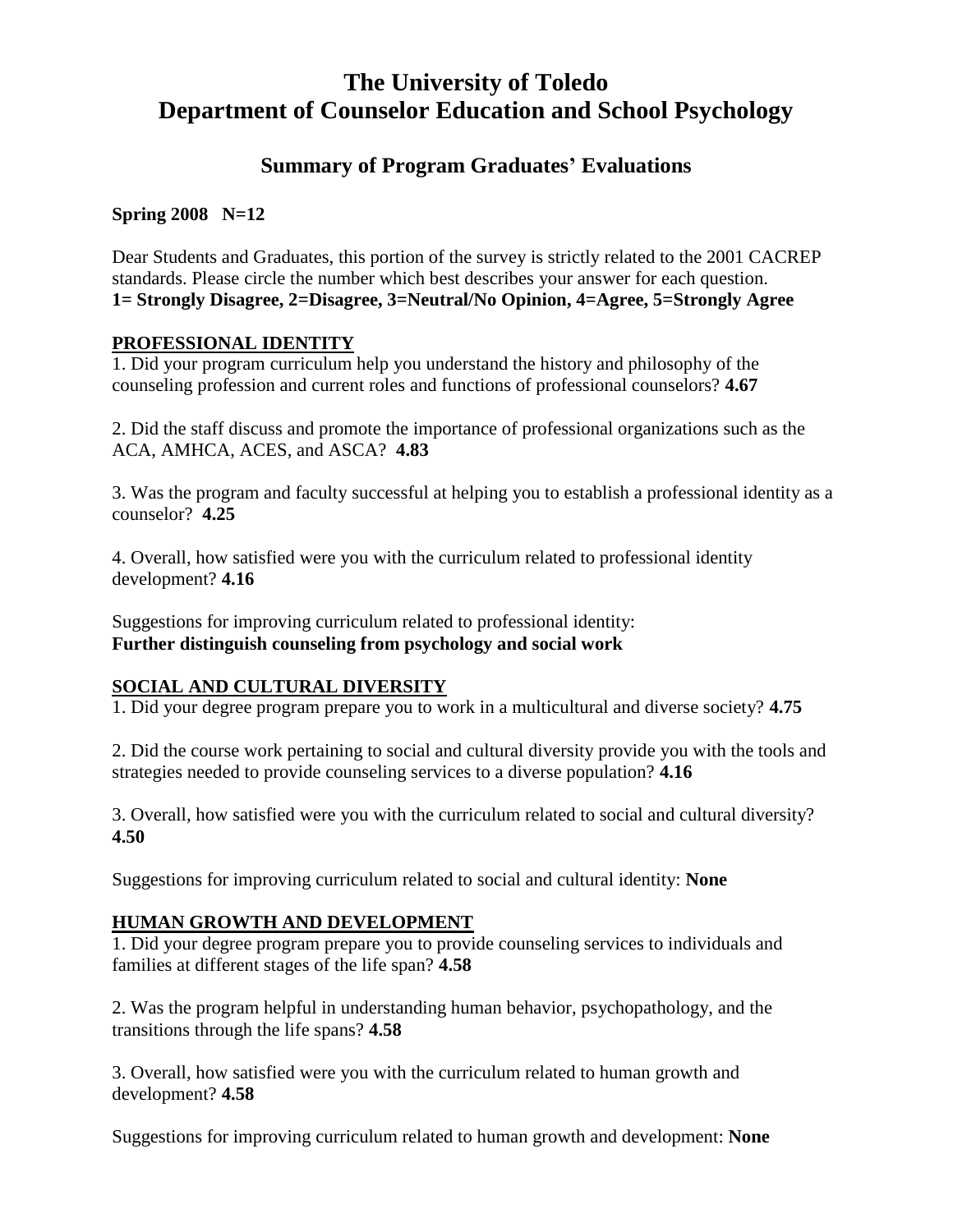# **CAREER DEVELOPMENT**

1. Did your program prepare you for career development programming, organization, implementation, administration, and the evaluation of career counseling? **3.83**

2. Did the program implement career assessment instruments and theories that are useful in the field? **3.67**

3. Overall, how satisfied were you with the curriculum related to career development? **3.08**

Suggestions for improving curriculum related to career development: **Do not offer as a DL; more student-faculty interaction**

#### **HELPING RELATIONSHIPS**

1. Did your program help you develop the counseling skills necessary to be an effective professional? **4.74**

2. Does the program facilitate self-awareness and professional growth in you? **4.42**

3. Overall, how satisfied were you with the curriculum related to helping relationships? **4.58**

Suggestions for improving curriculum related to helping relationships: **Work with real clients before practicum**

# **GROUP WORK**

1. Did the curriculum and faculty help you to understand group dynamics and the group processes necessary to be an effective group leader? **4.58**

2. Were the various approaches used in class applicable and useful in the field? **4.67**

3. Overall, how satisfied were you with the curriculum related to group work? **4.5**

Suggestions for improving curriculum related to group work:

## **ASSESSMENT**

1. Did the program prepare you to select, administer and interpret various instruments? **4.75**

- 2. Did the curriculum/faculty stress the benefits and consequences of assessment? **4.83**
- 3. Overall, how satisfied were you with the curriculum related to assessment? **4.75**

Suggestions for improving curriculum related to assessment: **None**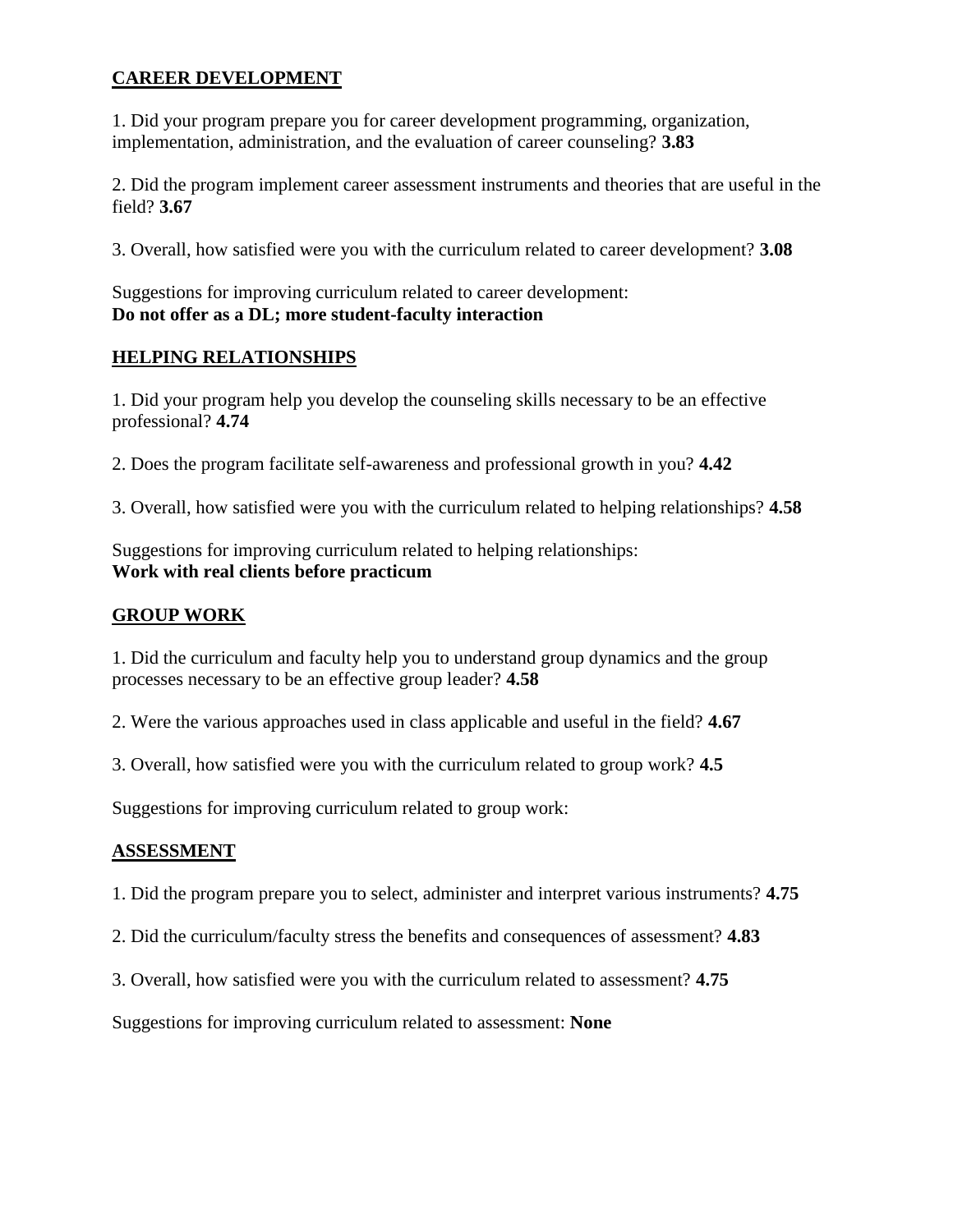# **RESEARCH AND PROGRAM EVALUATION**

1. Did the program provide you with an adequate understanding of research methods, statistical analysis, needs assessment, and program evaluation? **3.08**

2. Did the program prepare you to use the technology necessary for conducting research and program evaluation? **3.0**

3. Overall, how satisfied were you with the curriculum related to research and program evaluation? **3.0**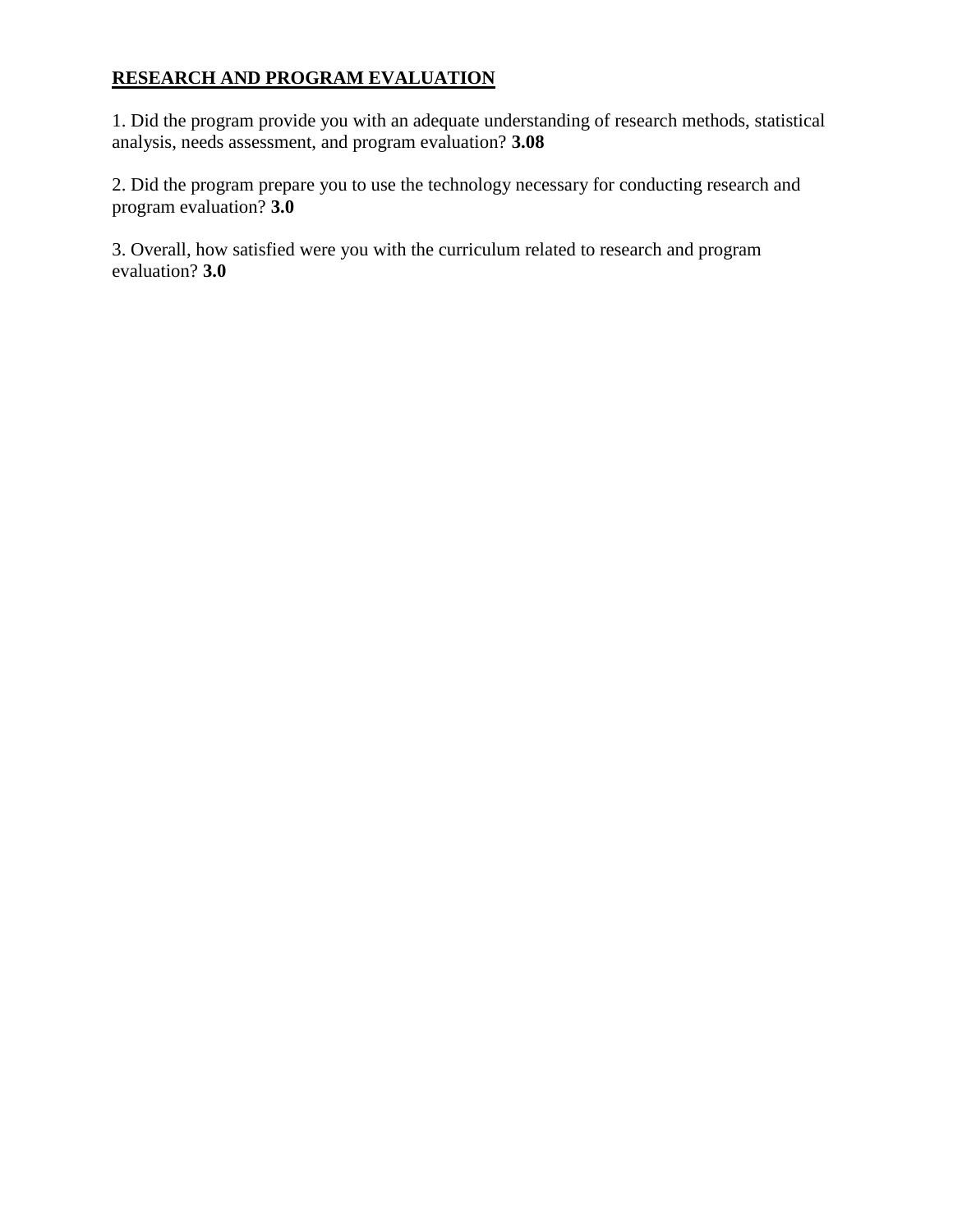# The University of Toledo Department of Counselor Education and School Psychology Summary of Employer/Supervisor Evaluations Spring Semester 2008

Based on your experiences with **students and graduates from our program over the past three years**, rate their level of competence for each of the following Program Objectives using a **scale of 0 to 3, where 0 = Not True, 1 = Sometimes True, 2 = Mostly True, and 3 = Almost Always True**.  $N=8$ 

| Average<br>Rating | Human Growth and Development                                                                                                                                                                                                                                                                                                                                                                        |
|-------------------|-----------------------------------------------------------------------------------------------------------------------------------------------------------------------------------------------------------------------------------------------------------------------------------------------------------------------------------------------------------------------------------------------------|
| 2.75              | 1.<br>Demonstrates an ability to work with families and individuals at all levels of development from<br>children to adolescents, adults, and elderly.                                                                                                                                                                                                                                              |
| 2.75              | Understands theories of individual and family development and transitions across the life-span;<br>2.<br>theories of learning and personality development; human behavior including an understanding of<br>developmental crises, disability, exceptional behavior, addictive behavior, psychopathology, and<br>situational and environmental factors that affect both normal and abnormal behavior; |
| 2.75              | Applies strategies for facilitating optimum development over the life-span.<br>3.                                                                                                                                                                                                                                                                                                                   |
|                   | <b>Helping Relationships</b>                                                                                                                                                                                                                                                                                                                                                                        |
| 2.75              | Demonstrates the highest level of competency achievable for their academic and professional<br>4.<br>developmental level.                                                                                                                                                                                                                                                                           |
| 2.88              | Demonstrates competency in a variety of modalities including, but not limited to, individual, group,<br>5.<br>family, substance abuse, and gerontological therapies and prevention techniques.                                                                                                                                                                                                      |
| 2.88              | Understands and uses the most current techniques and knowledge base.<br>6.                                                                                                                                                                                                                                                                                                                          |
| 2.65              | Knowledgeable about counselor and consultant characteristics and behaviors that influence helping<br>7.<br>processes including age, gender, and ethnic differences, verbal and nonverbal behaviors and<br>personal characteristics, orientations, and skills.                                                                                                                                       |
| 3.0               | Demonstrates interviewing and counseling skills and is able to develop a therapeutic relationship,<br>8.<br>establish appropriate counseling goals, design intervention strategies, evaluate client outcome, and<br>successfully terminate the counselor-client relationship.                                                                                                                       |
| 2.88              | Knowledgeable about counseling theories that provide a consistent model(s) to conceptualize client<br>9.<br>presentation and select appropriate counseling interventions.                                                                                                                                                                                                                           |
| 2.75              | 10. Demonstrates a systems perspective that provides an understanding of family and other systems<br>theories and major models of family and related interventions.                                                                                                                                                                                                                                 |
| 2.65              | 11. Demonstrates a general framework for understanding and practicing consultation.                                                                                                                                                                                                                                                                                                                 |
|                   | <b>Group Work</b>                                                                                                                                                                                                                                                                                                                                                                                   |
| 2.88              | 12. Understands principles of group dynamics, including group process components, developmental<br>stage theories, group members' roles and behaviors, and therapeutic factors of group work; group<br>leadership styles, and theories of group counseling.                                                                                                                                         |
| 3.0               | 13. Knowledgeable about the ethical considerations unique to group work.                                                                                                                                                                                                                                                                                                                            |
| 3.0               | 14. Demonstrates effective group leadership skills.                                                                                                                                                                                                                                                                                                                                                 |
| 2.88              | 15. Demonstrates skills required to recognize and intervene at critical points during group development.                                                                                                                                                                                                                                                                                            |
|                   | Assessment                                                                                                                                                                                                                                                                                                                                                                                          |
| 3.0               | 16. Knowledgeable about the assessment of intelligence, aptitude, achievement, interest, and<br>personality.                                                                                                                                                                                                                                                                                        |
| 3.0               | 17. Knowledgeable about the selection, administration, scoring, and interpretation of assessment and                                                                                                                                                                                                                                                                                                |